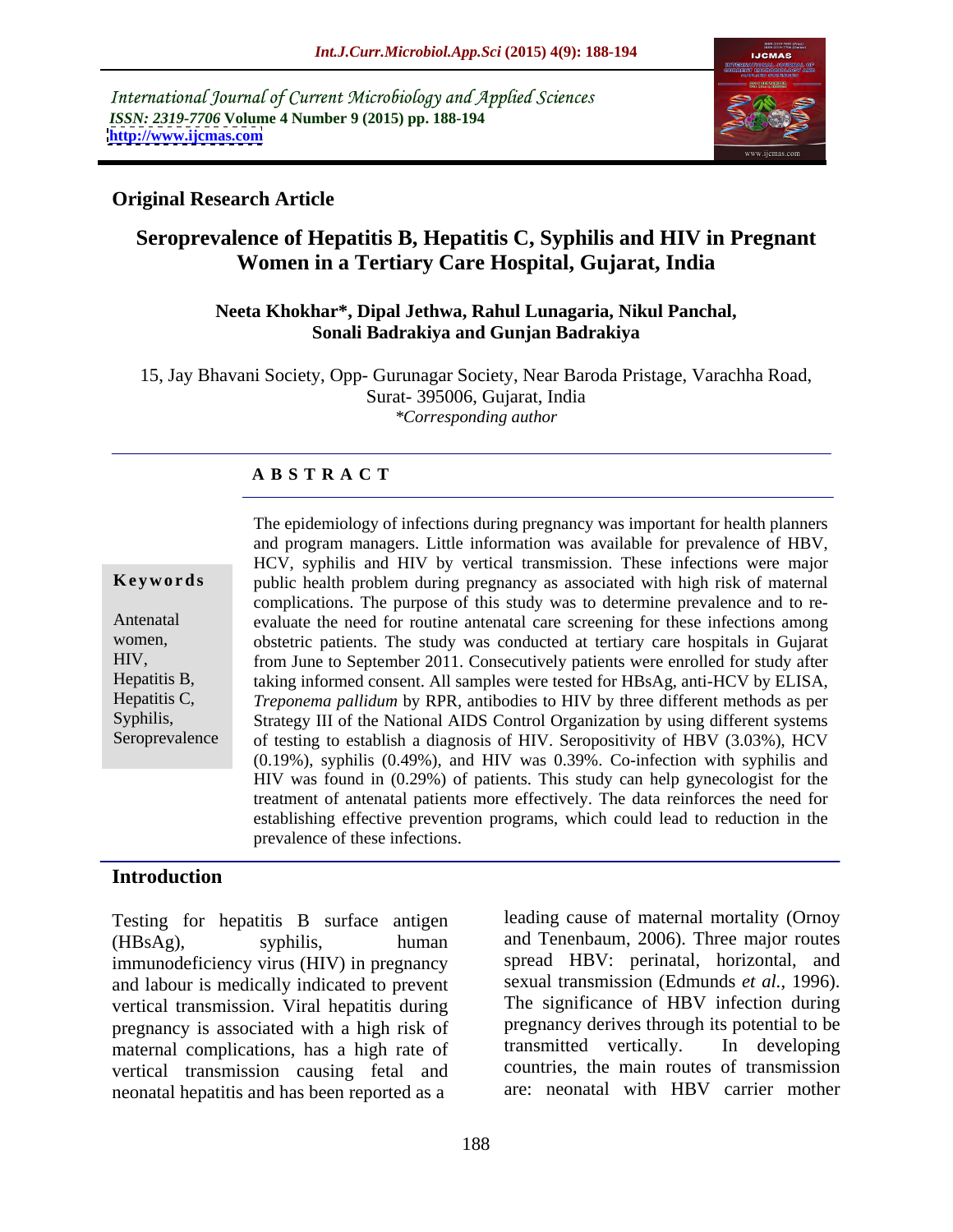infecting her infant usually during birth or pregnancy are HBsAg-positive at birth and due to intrapartum exposure to infectious

important to program managers and health planners, to plan vaccination and other preventive strategies. Though several studies HIV infection can be transmitted from an on epidemiology of viral hepatitis in pregnancy are available from Africa pregnancy, during delivery, or by (Simpore *et al.*, 2006). There is paucity of

clinical access point for the antenatal population in limited resource settings. testing have been demonstrated in a variety

Little is known about hepatitis C virus 234 voluntary blood donors and 65 pregnant women (Irshad *et al.,* 1995). Large scale are yet to be done. The current study is to

soon after birth (Cheesbrough, 2000). Ten within an obstetric population attending our percent of infants born to women with acute hospital. Transmission of *T. pallidum* from a HBV infection during the first trimester of syphilitic woman to her fetus through the 80 to 90% of neonates become HBsAg- pregnancy, but the lesions of congenital positive without prophylactic therapy if syphilis generally have their onset after the acute maternal infection develops during the fourth month of gestation, when fetal third trimester of pregnancy (Sweet *et al.,* immunologic competence begins to develop. 1990). According to Okada *et al.* (1976), This timing suggests that the pathogenesis of 85% of neonatal HBV infections are caused congenital syphilis depends on the immune blood and vaginal secretion, and the toxic effect of *T. pallidum*. The risk of remaining 15% are caused by infection of the fetus during untreated early haematogenous transplacental viral spread. maternal syphilis is estimated to be 75 to Epidemiological data on HBV infection are maternal syphilis of two years' duration assess the prevalence of HCV infection placenta may occur at any stage of This timing suggests that the pathogenesis of congenital syphilis depends on the immune response of the host rather than on a direct 95%, decreasing to approximately 35% for (Kasper *et al.,* 2005).

such data from India. fetuses indicates that HIV can be transmitted The intrapartum period may be the only trimesters of pregnancy (Kasper *et al.,* HIV infection can be transmitted from an infected mother to her fetus during pregnancy, during delivery, or by breastfeeding. Virology analysis of aborted to the fetus as early as the first and second 2005).

Successful interventions to prevent vertical People at high risk for HIV are also likely to transmission linked to intrapartum rapid be at risk for HBV or HCV enabling of limited resource settings (Lolekha *et al.,* event (Saravanan *et al.,* 2007; Jain *et al.,* 2002; Department of Vaccines and 2009). Co-infections of HBV and HCV in Biologicals, WHO, 2001). HIV positive patients are associated with (HCV) infection in pregnant women in higher susceptibility towards hepato-toxicity India. The seroprevalence of anti-HCV due to antiretroviral therapy (Mohammad *et*  antibody in the healthy general population of *al.,* 2009). In United States and Europe India was found to be 1.5 per cent each in have expert guidelines to screening of studies on the estimates of the prevalence of developing countries like India, no such HCV infection or the risk behavior of HCV uniform guidelines are available. Moreover infection in the low-risk Indian population literature regarding the prevalence of HIV coinfection with these viruses common reduced survival and an increased risk of progression to severe liver diseases with pregnant woman for HIV, HBV and HCV to help inappropriate management. In co-infection with HBV &/or HCV in India is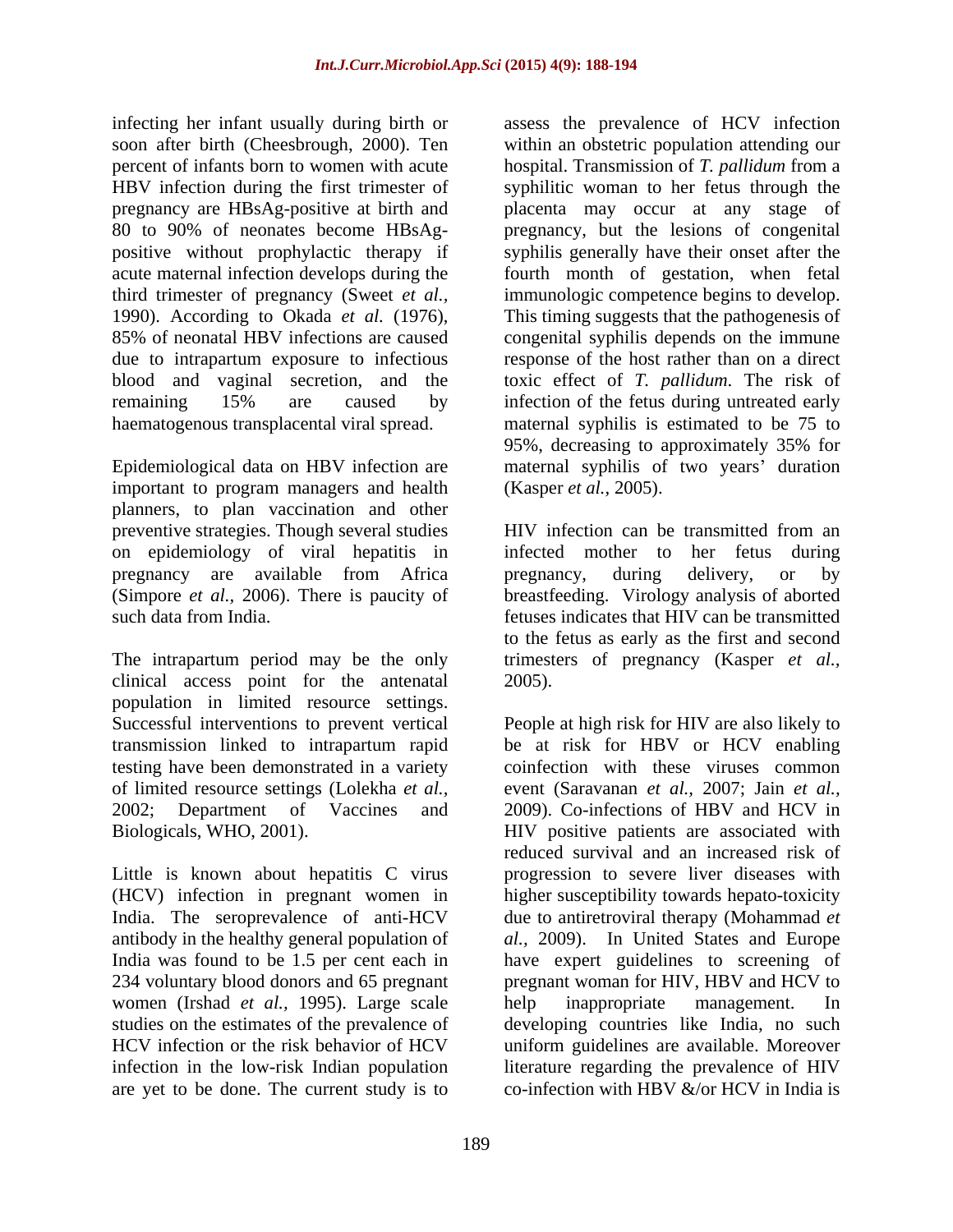sparse. Thus the present study was Antibodies to HIV (anti-HIV) were

prevalence of hepatitis B, hepatitis C virus, *Treponema pallidum*, and HIV virus among patients attending the antenatal clinic at the tertiary care hospitals in Gujarat from were tested for hepatitis B surface antigen membrane. (HbsAg), antibody to hepatitis C, syphilis, and HIV. Test for the HIV was done as per Strategy III of the National AIDS Control Organization by using different test kit to A total of 1020 samples were tested from establish diagnosis of HIV. Blood was antenatal patients for hepatitis B virus, collected as per standard guideline. hepatitis C virus, syphilis and HIV Following tests were done from the serum as infections. per manufacturer guideline.

(Transasia Biomedical Ltd. Daman, India). of the HCV genome. The test was performed

undertaken to detect the current determined by dot immunoassay (CombAids seroprevalence of HBV&/or HCV, syphilis HIV 1 + 2 Immunodot Test Kit, M/S Span and HIV in pregnant women visiting tertiary Diagnostics Ltd, Surat, India), and positive care hospital, Gujarat. results were confirmed by the test which **Materials and Methods immunochromatographic** type assay line This study was conducted to determine the card test, Bhat Biotech Pvt Ltd, Bangalore, tertiary care hospital, Gujarat. Serum samples from 1020 cases were collected at HIV-2 antibodies (IgG) in human serum or June to September 2011. These samples immobilized on a porous immunofiltration employs lateral flowimmunoassay (Pareekshak HIV 1/2 Triline India) and the HIV TRI-DOT test (J. Mitra & Co Pvt Ltd, New Delhi, India), which is a visual, rapid, sensitive and accurate immunoassay for the detection of HIV-1 and plasma using HIV-1 and HIV-2 antigens membrane.

## **Results and Discussion**

infections.

The serum samples were checked for the HBsAg was maximum in the 22–26 year of presence of hepatitis B surface antigen age group (58.06%). HBsAg positivity was (HBsAg) using Erba - Lisa Test Hepb found in 31 patients out of 1020 samples; so IgG antibodies to HCV using Innova HCV shown in table 1. Among that prevalence of (M/S Span Diagnostics Ltd, Surat, India) HBsAg in the second trimester was the test kit, a third-generation ELISA for the highest (43.33%), followed by the third detection of antibodies against HCV in (33.33%) and first trimester (23.33%) as human serum or plasma. Micro wells were shown in table 2. Positivity for antibody coated with HCV-specific recombinant against HCV was found in 2 patients, thus antigens from the putative C-core the overall prevalence for anti-HCV was (structural), E1 and E2 (envelop proteins), 0.19 %as shown in table 1. Two samples NS3, NS4, and NS5 (non-structural) regions seropositive for anti-HCV in the first and according to the manufacturer's instructions. Prevalence of the *T. pallidum* was maximum The RPR syphilis screening test (Tulip in the 22-26 year age group among antenatal Diagnostics Pvt Ltd, Goa, India) which is a cases in present study. Five samples were macroscopic non-treponemal flocculation positive for *T. pallidum* antibody out of card test for the detection and quantitation of 1020 samples; thus prevalence of syphilis in space. Thus the pose in the server of the control with the serue of the spatial and the serue of the serue of the serue of the serue of the serue of the serue of the serue of the serue of the serue of the serue of the seru Among the antenatal cases prevalence of the prevalence for HBsAg was 3.03 % as second trimesters are shown in table 2. this study was 0.49% during pregnancy as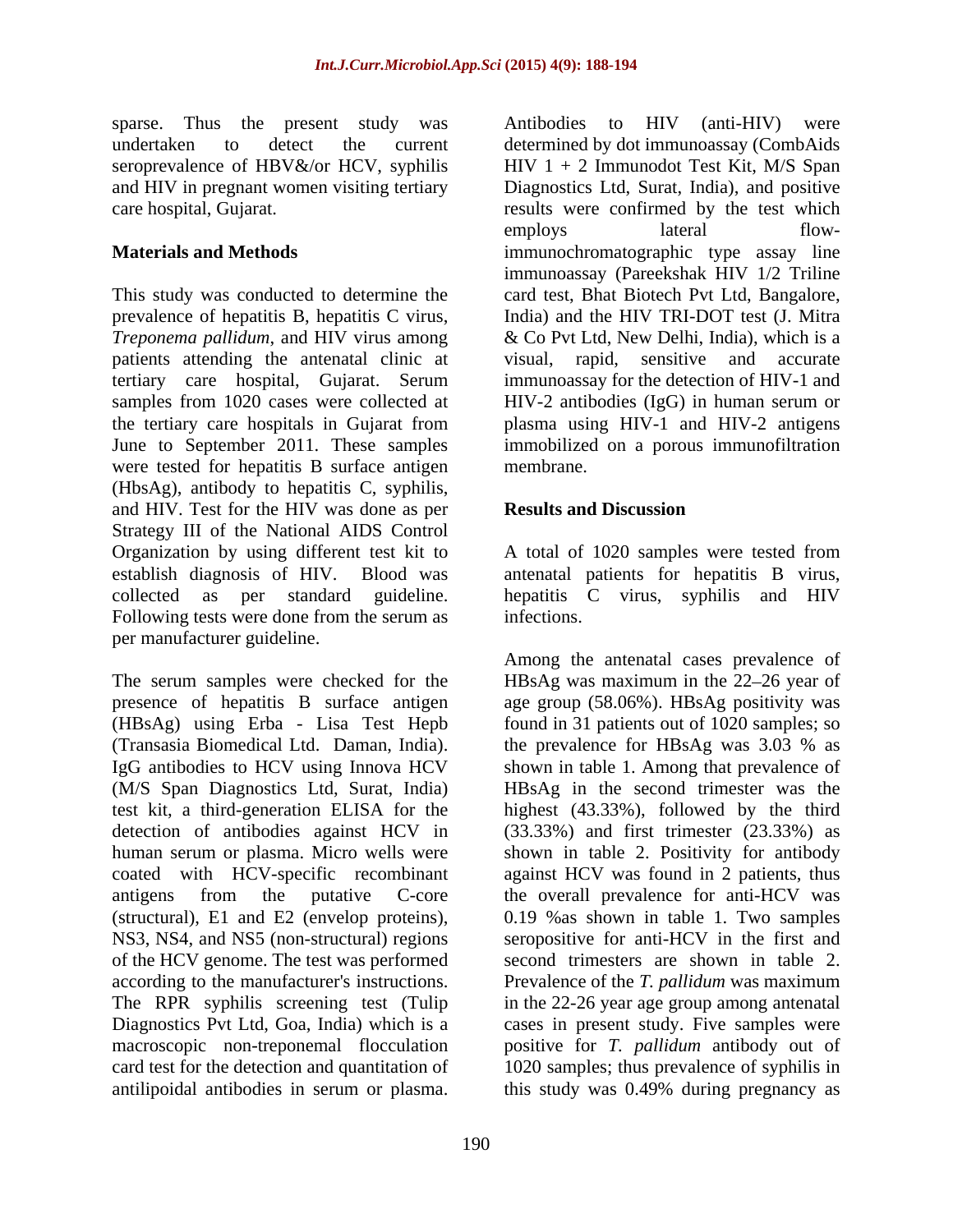shown in table 1. Three samples from the third trimester were seropositive, while only such patients for appropriate antiviral one sample from the first and second therapy before significant liver damage. trimesters each were seropositive as shown found in three patients  $(0.29\%)$  under the  $(0.6\%)$  (Parthiban *et al.*, 2009). In our study, age group of 27–31 years, of which one in HCV-positivity was 50% in the age group of

*et al.* (6.3%) (Mittal *et al.,* 1996). The (2.5%) (Gupta *et al.,* 1992, Panda (2.6%) (Panda *et al.,* 1991) and Nayak (3.7%)

diagnosing the acute or chronic HBV infection in pregnant women and justifies mandatory antepartum serum HBsAg Among the screened patients, 4 (0.38%) screening. (ACOG Technical Bulletin patients were positive for HIV, which is Number 174-November 1992–1993) slightly lower than the cases between 2009 Screening of HBsAg will reveal previously and 2010 (0.49%) (NACO) Annual Report unsuspected chronic HBV infection in healthy, individuals have benefits. This

screening makes the possibility for referring

in table 2. All samples were tested by using Large scale studies on the estimates of the both qualitative as well as quantitative prevalence of HCV infection and risk method for RPR. All reactive qualitative behaviour of HCV infection in the Indian RPR had a titre  $\geq 1:8$ . A total of 4 samples population are yet to undertaken. Of the out of 1020 were positive for HIV; among 1020 samples, only two samples were which highest prevalence was found in the positive for anti-HCV antibodies  $(0.19\%)$ , age group of 27–31 year (75%), followed by which is very low compared to the rates the age group 21–25 year (25%). the overall reported by Kumar *et al.* (1.03%) (Kumar *et* prevalence for HIV was 0.39% as shown in al., 2007) and Shaikh et al. (3.44%) (Shaikh table 1. Seroprevalence for HIV was highest *et al.,* 2009), but similar to the rates reported in the second trimester as shown in table 2. by Gangu and Goel *et al.* (0%) (Ganju and Co-infection with syphilis and HIV was Goel *et al.,* 2001) and Parthiban *et al.* first trimester and two were in second 21-25 year, which is comparable to the trimester of pregnancy. findings of Parthiban *et al.* (52%) (Parthiban As shown in our study, HBsAg prevalence lower, identification of HCV infection poses rate was 3.03% among antenatal women, a greater public health problem. The which is lower than the rates reported by modules based on high risk factor analysis Gill *et al.* (5%) (Gill *et al.,* 1995) and Mittal will fail to identify many patients who are results of our study are comparable to is not sufficient and universal screening Sehgal (2.6%) (Sehgal *et al.,* 1992), Gupta would cause cost constraints especially in *al.,* 2007) and Shaikh *et al.* (3.44%) (Shaikh (0.6%) (Parthiban *et al.*, 2009). In our study,<br>HCV-positivity was 50% in the age group of *et al.,* 2009). Prevalence of HCV infection is being infected. Therefore, targeted screening resource-poor countries.

(Nayak *et al.,* 1987) studies. The results The prevalence rate of syphilis in our study from our study is slightly higher than those (0.49%) was low compared to the rate reported by Biswas *et al.* (2.3%) (Biswas *et*  reported by Kebede and Chamiso (2000) *al.,* 1989). (2.9%), and Gupta *et al.* (2003) (1.47%). In The strong possibility of vertical the prevalence of maternal syphilis has transmission shows the importance in remained at around 1.5% between 2003 and India, available information indicates that 2007 (strategy of WHO, 2009)

2009-2010).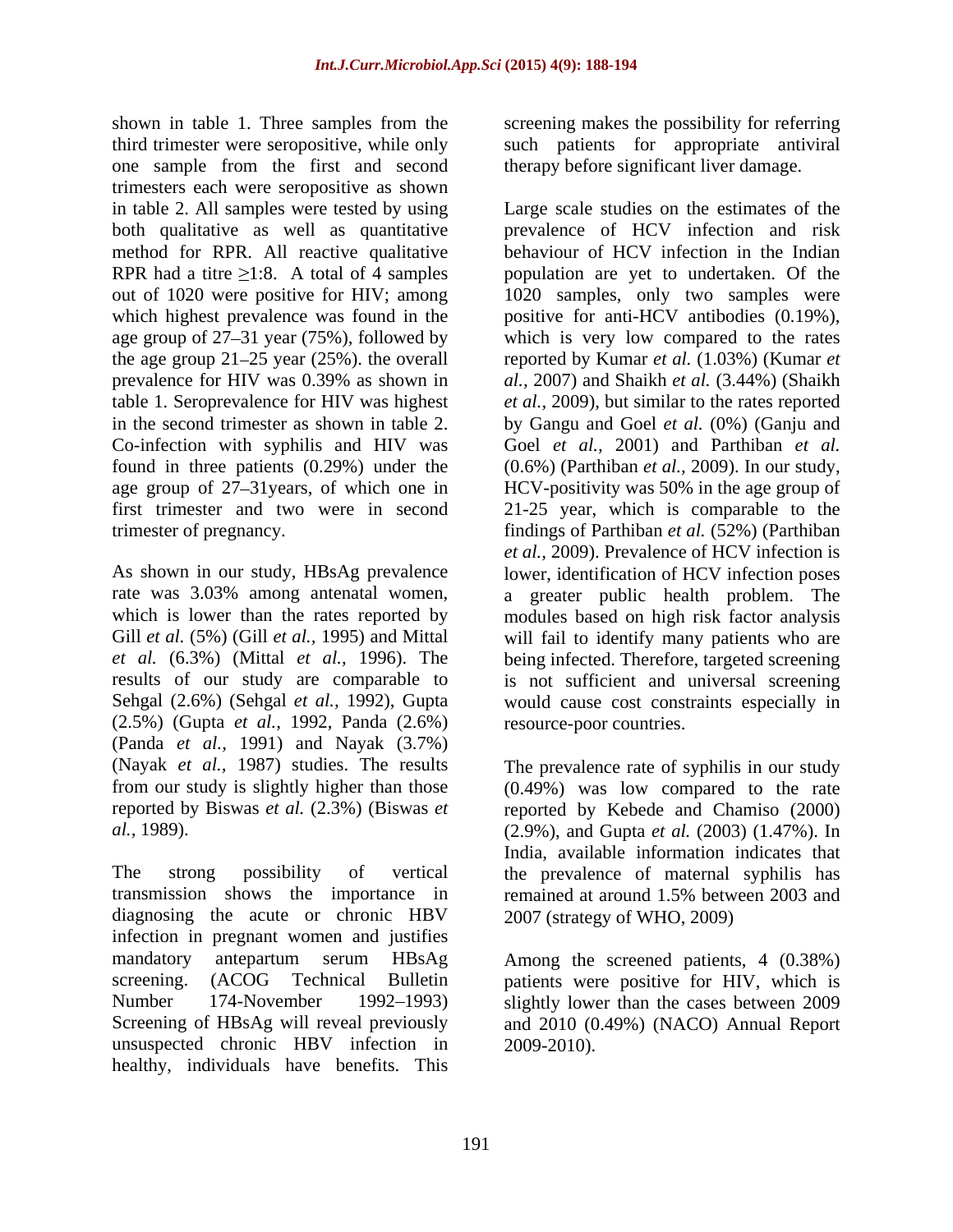| Type of<br>Infections | <b>Results</b> |              |           | <b>Age-Group (years)</b> |       |          | <b>Total</b> |
|-----------------------|----------------|--------------|-----------|--------------------------|-------|----------|--------------|
|                       |                | $17 - 21$    | $22 - 26$ | 27-31                    | 32-36 | $>36$    |              |
| HBsAg                 | Positive       | $\mathbf{R}$ | 18        |                          |       | $\Omega$ | <b>.</b>     |
|                       | Negative       | 226          | 544       | 186                      | 29    |          | 989          |
|                       | Total          | 234          | 562       | 191                      | 29    | -4       | 1020         |
| <b>HCV</b>            | Positive       |              |           |                          |       | $\Omega$ |              |
|                       | Negative       | 234          | 561       | 191                      | 28    |          | 1018         |
|                       | Total          | 234          | 562       | 191                      | 29    |          | 1020         |
| Syphilis              | Positive       |              |           |                          |       |          |              |
|                       | Negative       | $\sqrt{234}$ | 557       | 191                      | 29    | -4       | 1015         |
|                       | Total          | 234          | 562       | 191                      | 29    |          | 1020         |
| <b>HIV</b>            | Positive       |              |           |                          |       |          |              |
|                       | Negative       | 234          | 561       | 188                      | 29    |          | 1016         |
|                       | Total          | 234          | 562       | 191                      | 29    |          | 1020         |

**Table.1** Hepatitis-B, Hepatitis-C, Syphilis and HIV among antenatal cases in various age groups

**Table.2** Hepatitis-B, Hepatitis-C, Syphilis and HIV among antenatal cases in various trimesters

|            |          | Trimester |           |     |                   |  |
|------------|----------|-----------|-----------|-----|-------------------|--|
|            |          | 1st       | $\sim$ nd | 3rd | Total             |  |
| HBsAg      | Positive |           | $\sim$    | 10  | 30                |  |
|            | Negative | 325       | 383       | 282 | 990               |  |
|            | Total    | 332       | 396       | 292 | 1020              |  |
| <b>HCV</b> | Positive |           |           |     |                   |  |
|            | Negative | 330       | 396       | 292 | 1018              |  |
|            | Total    | 331       | 397       | 292 | $\overline{1020}$ |  |
| Syphilis   | Positive |           |           |     |                   |  |
|            | Negative | 330       | 396       | 289 | 1015              |  |
|            | Total    | 331       | 397       | 292 | 1020              |  |
| HIV        | Positive |           |           |     |                   |  |
|            | Negative | 331       | 393       | 292 | 1016              |  |
|            | Total    | 331       | 397       | 292 | 1020              |  |

The findings in our study were lower short-term anti-retroviral therapy, safe compared to the findings of Mathur *et al.* delivery practices and modified infant (2008) (1.86%), Mustafa *et al.* (2007) (1.1%) and Gupta *et al.* (2007) (0.88%). Our study indicates a lower prevalence of HIV. In conclusion, this study can help the health Although sample size is limited, positivity of HIV in pregnant woman will directly lead to high perinatal transmission and a reciprocal increase in pediatric AIDS cases. could lead to a reduction in the prevalence Therefore, it may be recommended that even though the curative treatment for HIV is not available, we can minimize pediatric HIV infection by early screening of pregnant mothers for HIV followed by perinatal

short-term anti-retroviral therapy, feeding.

professionals to efficiently treat antenatal patients. The data also reinforces the need for effective prevention programs, which of HBV, HCV, syphilis, and HIV.

### **Acknowledgement**

We would like to express sincere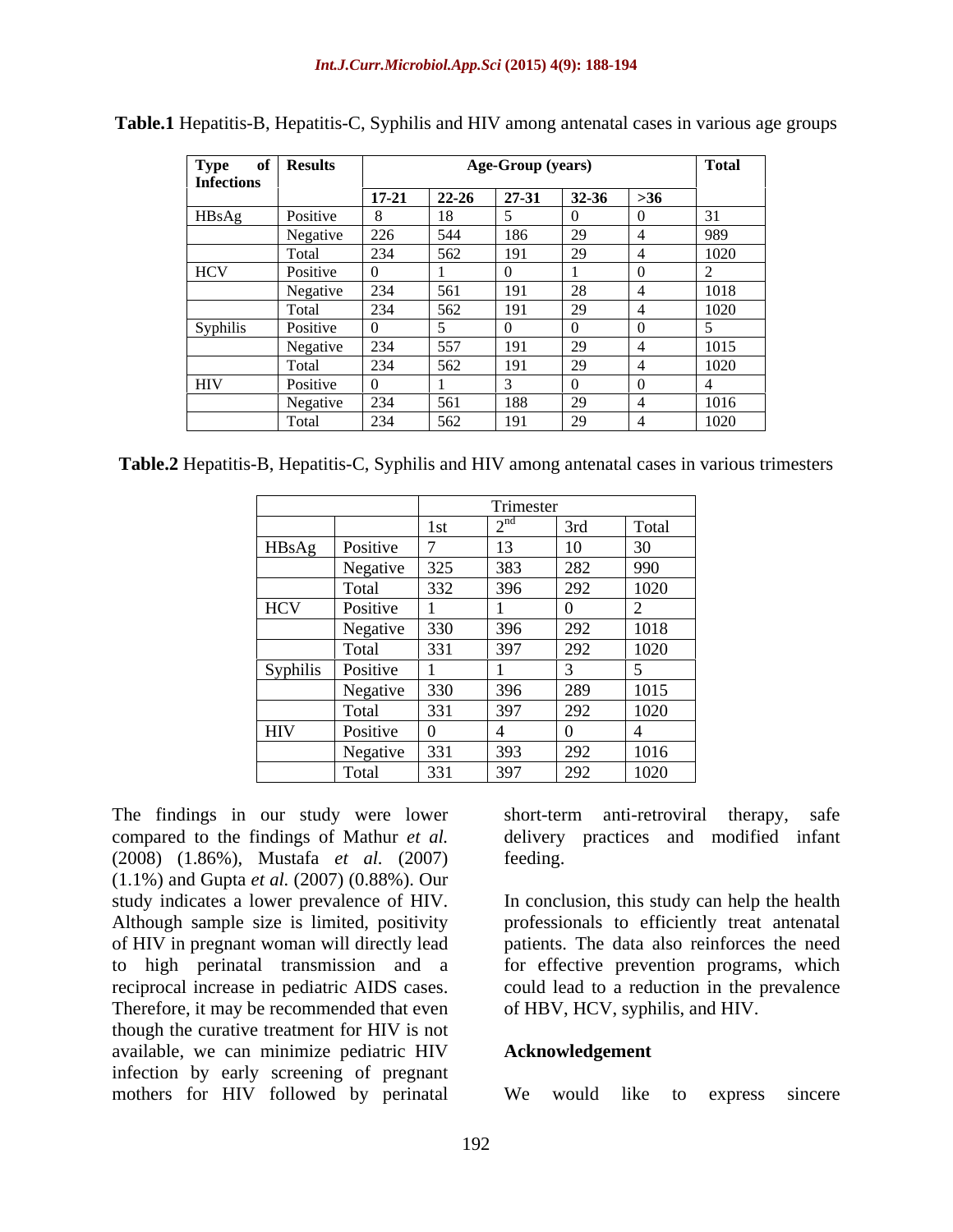appreciation and deep gratitude to the support of our hospital and also to the all  $118-120$ .<br>participants in this work. Gupta, S., C

- ACOG Technical bulletin, 1992. Hepatitis in pregnancy. No. 174 - November November 1992 (1993). *Int. J.*
- Biswas, S.C., Gupta, I., Ganguly, N.K., 164. Chawla, Y., Dilawari, J.B. 1989. Prevalence of hepatitis B surface antigen in pregnant mothers and its perinatal transmission. *Trans. R Soc. Trop. Med. Hyg., 83: 698-700.*
- Cheesbrough, M. 2000. District laboratory practice in tropical countries, 3rd edn. Cambridge University press, UK. Pp.
- Department of Vaccines and Biologicals, World Health Organization. York. 2607 Pp. Introduction of hepatitis B vaccine into Management guidelines, including Ababa. East Afr. Med. J., 77: 212-216.<br>information for health workers and Kumar, A., Aparna Sharma, K., Gupta, information for health workers and parents. World Health Organization,
- Edmunds, W.J., Medley, G.F., Nokes, D.J. 1996. The transmission dynamics and control of hepatitis B virus in The Gambia. *Statistics Medicine,* 30(15):
- virus activity in Shimla  $A$  preliminary
- Gupta, I., Sehgal, A., Sehgal, R., Ganguly, N.K. 1992. Vertical transmission of hepatitis B in North India. *J. Hyg. Epid. Microbiol. Immunol., 36: 263-267.*
- Gupta, N., Gautam, V., Sehgal, R., Gill, P.S., Arora, D.R. 2003. Screening by neonates.<br>VDRL test to detect hidden cases of 289–290. VDRL test to detect hidden cases of

syphilis. *Indian J. Med. Microbiol.,* 21: 118–120.

- participants in this work. Gupta, S., Gupta, R., Singh, S. 2007. **References** women in North India: a tertiary care Seroprevalence of HIV in pregnant hospital based study. *BMC Infect. Dis.,* 7: 133.
	- Hepatitis in pregnancy. ACOG Technical Bulletin Number 174-- antibodies in the general population and *Gynaecol. Obstet.,* 42: 189 98 Delhi. *Indian J. Med. Res.,* 102: 162 Irshad, M., Acharya, S.K., Joshi, Y.K. 1995. Prevalence of hepatitis C virus in the selected groups of patients in 164.
		- Jain, M., Chakarvati, A., Verma, V., Bhalla, P. 2009. Seroprevalence of hepatitis virus in patients infected with human immunodeficiency virus. *Indian J. Pathol. Microbiol., 52: 17-9.*
	- 250 252. medicine, 16th edn. McGraw-Hill Kasper, L., Braunwald, E., Fauci, A., Hauser, S., Longo, D., Jameson, J.L. 2005. Harrison's principles of internal Medical Publishing Division, New York. 2607 Pp.
	- childhood immunization services. of syphilis in pregnancy in Addis Kebede, E., Chamiso, B. 2000. Prevalence
	- Geneva; 2001. Prevalence and risk factors for hepatitis Ababa. *East Afr. Med. J.*, 77: 212–216.<br>Kumar, A., Aparna Sharma, K., Gupta, R.K., Kar, P., Chakravarti, A. 2007. C virus among pregnant Women Indian *J. Med. Res.,* 126: 211-215.
- 2215 33. Poerschke, G. 2002. Protective efficacy Ganju, S.A., Goel, A. 2001. Hepatitis C of hepatitis B vaccine without HBIG in report. *Indian J. Med. Microbiol.,* 19: 227. 10.1016/S0264-Lolekha, S., Warachit, B., Hirunyachote, A., Bowonkiratikachorn, P., West, D.J., of hepatitis B vaccine without HBIG in infants of HBeAg-positive carrier mothers in Thailand. *Vaccine,* 20: 3739 43. doi: 10.1016/S0264- 410X(02)00358-4.
	- Mathur, M., Taklikar, S., Turbadkar, D. 2008. Study of HIV seroprevalence and sociodemographic patterns in antenatal cases and vertical transmission to neonates. *Indian J. Med. Microbiol.,* 26: 289 290.